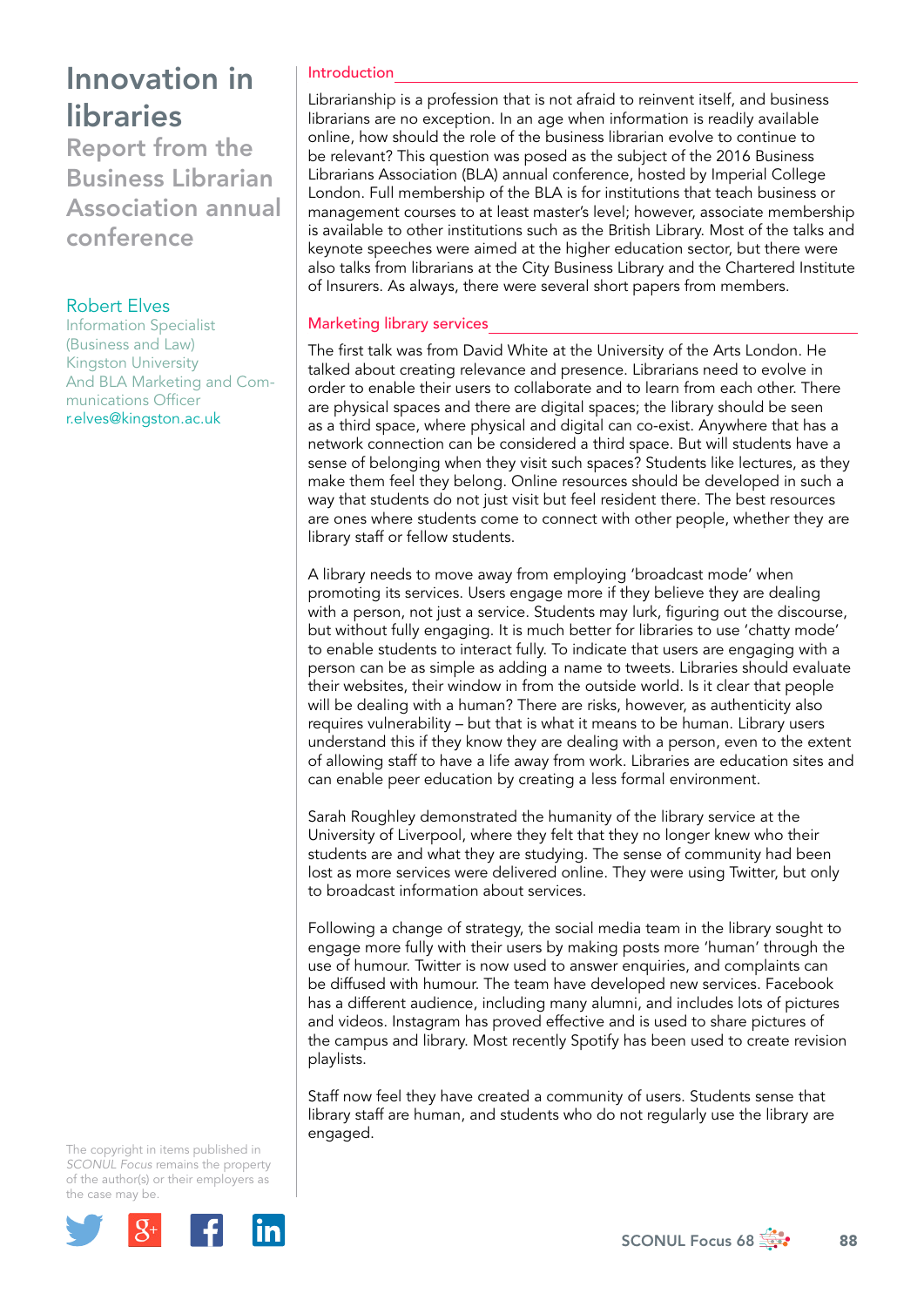Report from the Business Librarian Association annual conference

## Aligning more closely with teaching

One fairly recent development in academic librarianship is library staff working much more closely with course teams to develop teaching. Several of the members' papers addressed how their roles have changed to align more closely with academic staff. This interaction takes place before students even arrive at their institution and throughout their course to graduation and beyond.

The University of Leeds library has developed an online tool called Skills@ Library. The conference learnt from Natalie Bedford about how Flying Start, now two years old, spotlights key skills that will help with independent learning. New students receive information about Flying Start before tem starts. This is followed up by workshops in induction week on subjects such as referencing and time management. The next step will be to use this at open days.

A team from Middlesex University, including library staff and others from across the university, talked about how they develop study skills in students from China who attend pre-sessional courses designed to help improve the students' English ahead of starting their university course. The team is seeking to help the students to become independent learners; they learn skills such as group work, something the Chinese students are unfamiliar with. The team have familiarised themselves with Chinese culture, and plan and redesign the sessions accordingly. The programme has evolved through a collaborative approach, and library staff have been key in this.

In a bid to create a 'paperless' course, business students at Imperial College London were given iPads between 2012 and 2014. Heather Lincoln and Rosemary Russell described how their induction evolved as a result. They were keen to get business students engaged with the resources and devised exercises to get them to use their iPads to bookmark key databases during their session. However, they found that many students did not bring their device to the induction and students are no longer being given iPads anyway. Heather and Rosemary will continue getting students who have devices with them at induction to add library resources, by highlighting resources such as the *FT* (*Financial Times*) that all students will want to use.

Still on the 'paperless' theme, Lorna McNally from the University of Strathclyde talked about digital textbooks. Strathclyde has about 2000 MBA students, many of whom are taught at one of eight international centres. Students were being sent print textbooks for which the shipping costs alone were huge. Using Kortext as a partner, they can now supply copies digitally to these students. This was an example of library staff acting proactively, saving the university a lot of money and providing a better service to students.

Finally Catherine Batson at the University of Surrey showed how job roles and alignments are evolving to make the service more proactive. The university reduced the number of academic liaison librarians to three – one per faculty. The new faculty engagement librarians are much more staff focused than previously, acting as business partners, and are encouraged to get involved in projects such as user experience. The university introduced information skills librarians at the same time to deal with enquiries, particularly from students, and instruction. These librarians are very much aligned with colleagues in learning development. Sometimes change is imposed from outside and at other times it evolves from within the service, but in either case it means the roles of staff have to evolve to align with institutional strategies.

#### Support for researchers

Academic librarians have long been partners to a greater or lesser extent in university research strategies. This has grown with the increasing emphasis on

The copyright in items published in *SCONUL Focus* remains the property of the author(s) or their employers as the case may be.



SCONUL Focus 68  $\frac{1}{200}$  89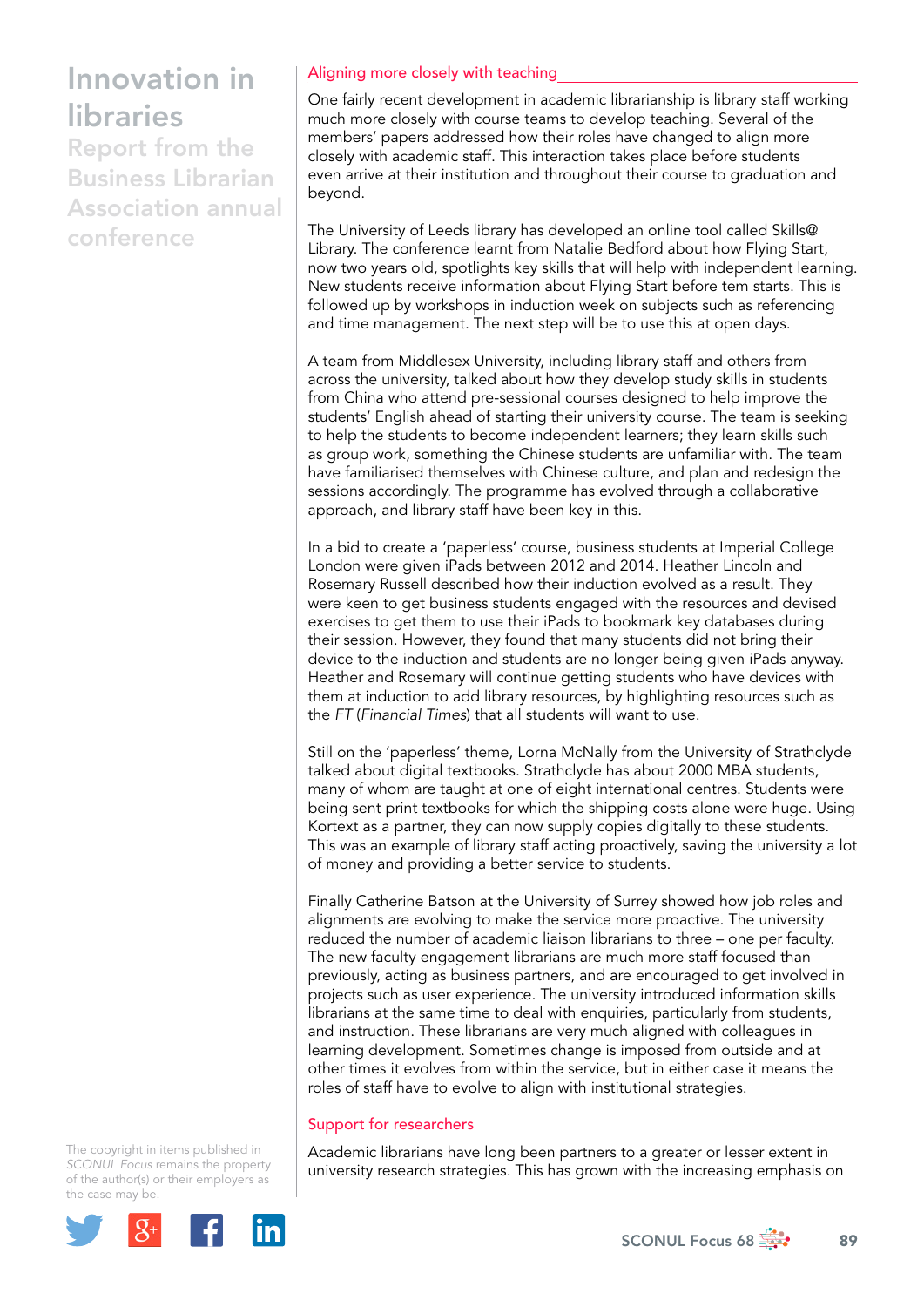Report from the Business Librarian Association annual conference

open access. The conference heard from two speakers from Imperial College London – David Wilson and Ruth Harrison.

Economics researchers have been engaging in open access since 1993, and other disciplines even longer, although not all would necessarily recognise the term open access. According to David Wilson, business schools tend to be more concerned with journal rankings than open access. Library staff need to understand academics' constraints and incentives and use them to encourage compliance with university and national policy.

Ruth Harrison highlighted the support offered to researchers by the library. This includes research data management, copyright and licensing and open access. A lot of the work involves engaging with academics directly or with the liaison librarians, and being positive – focusing on what you can do rather than what you can't.

### Other areas of support

Helen Rhodes at the University of Bath reported on working for a short time for the careers service, and how this has opened up new areas of cooperation. One example was when a colleague at the careers service was aware that students had little commercial awareness that would help with their job searches. The library has lots of resources such as company and news databases, so it was fairly simple to devise a course to develop practical skills in searching. This relationship with the careers service has opened up the potential for future collaboration.

Some library staff have expertise in technical support that can be tapped. Phil Reed at the University of Manchester is in the business data services part of the library and is a heavy user of many of the company databases subscribed to at Manchester. There are several competing products with overlapping data available to students. Phil has created conversion tools that enable students convert data from one database to another when researching the same company.

## Evolution in the non-academic sector

Although BLA membership is primarily drawn from the academic sector, there are associate members from other institutions. The conference heard from staff at three institutions, all having to evolve in their own sector.

The City Business Library is a public library, part of the Corporation of London, based in Guildhall. Alexandra Leader, the Business Engagement Manager, spoke about transforming this service. It has often been described as a hidden gem, and the plan is to make it less hidden. The service is being rebranded to be more professional but, importantly, it will keep the nomenclature 'library'.

The library of the Chartered Institute of Insurers serves the professional members of that body. Many members are based overseas, so in recent years resources have gone online. As well as more traditional services such as providing reading lists and advising on copyright, the library has also been involved in heritage projects.

Neil Infield is the manager of the Business and IP Centre in the British Library. He described how the staff of the centre have been trained and accredited as business advisers. They had already been doing this more or less, but now it is more focused.

### Conclusion

As always, the BLA conference was stimulating, with plenty of opportunity to compare notes and learn how everyone is having to evolve to meet the

The copyright in items published in *SCONUL Focus* remains the property of the author(s) or their employers as the case may be.



SCONUL Focus 68  $\frac{1}{200}$  90